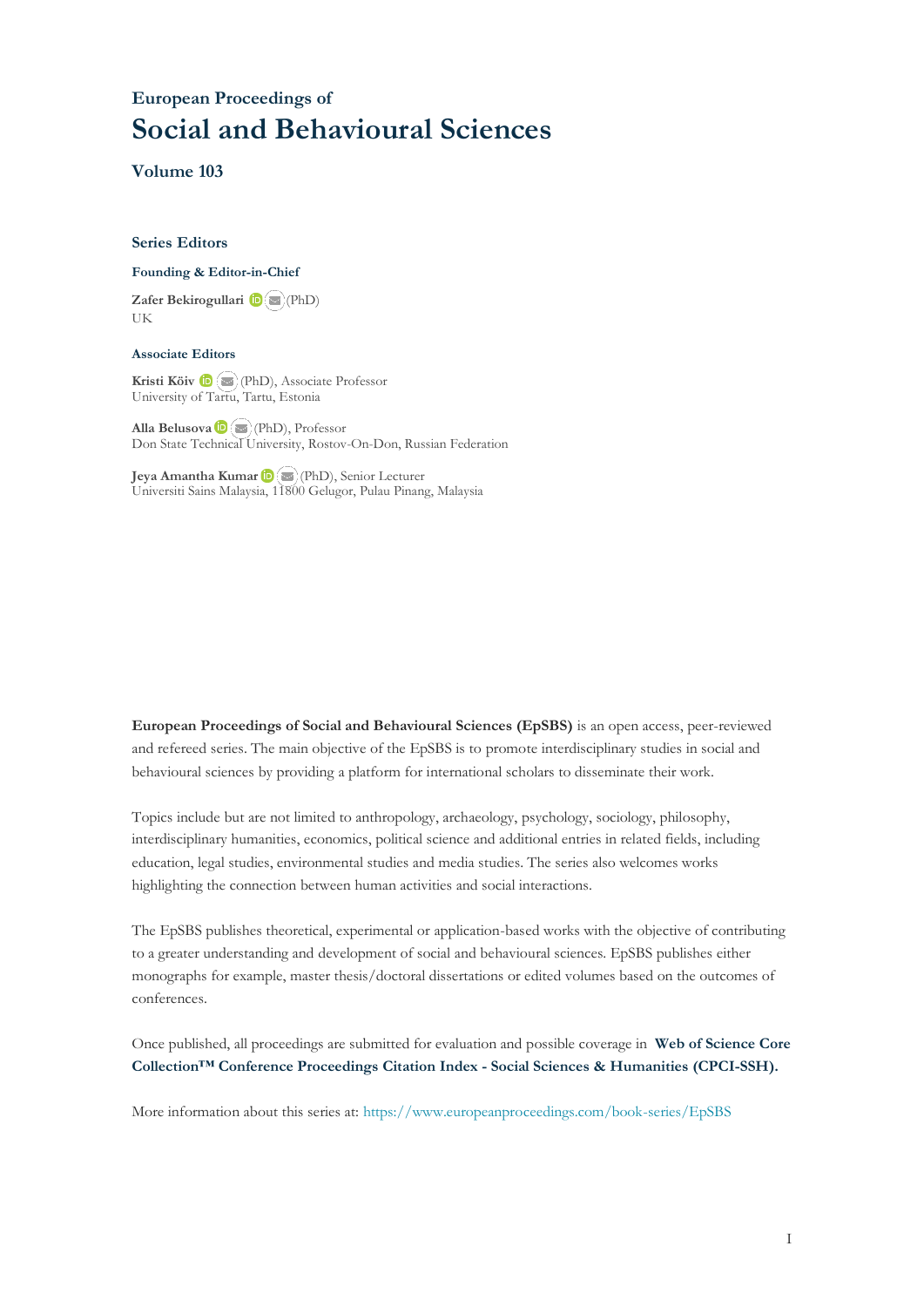# FINANCE, ENTREPRENEURSHIP AND TECHNOLOGIES IN DIGITAL ECONOMY

Selected, peer-reviewed papers from the

International Conference on Finance, Entrepreneurship and Technologies in Digital Economy (FETDE 2020) 18-19 June, 2020, Remote Participation (Online Conference, Zoom)

#### Edited by:

Nicolay Lomakin (D

#### Editor(s) Affiliation(s):

**Nicolay Lomakin, Dr.** Volgograd State Technical University, Russian Federation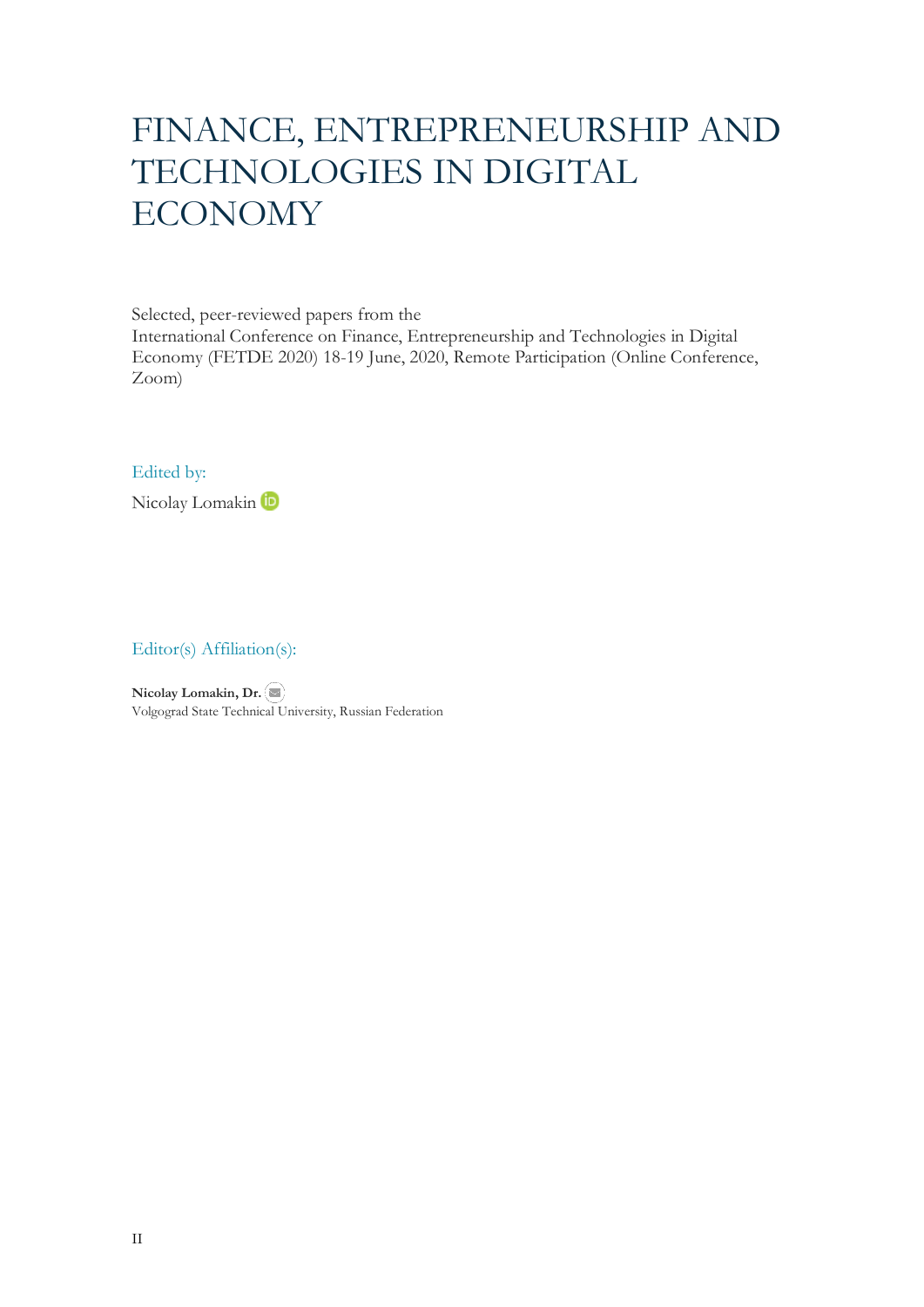

ISSN: 2357-1330 (online).

European Proceedings of Social and Behavioural Sciences

ISBN: 978-1-80296-102-7 (e-book)

FINANCE, ENTREPRENEURSHIP AND TECHNOLOGIES IN DIGITAL ECONOMY

[https://doi.org/10.15405/epsbs\(2357-1330\).2021.3.1](https://doi.org/10.15405/epsbs(2357-1330).2021.3.1)

 $G \odot \odot$ © The Editor(s) and The Author(s) 2021. This is an open access book distributed under the Creative Commons CC License BY-NC-ND 4.0. Unported License, permitting all non-commercial use, distribution, and reproduction in  $\overline{ND}$ any medium, provided the original work is properly cited.

This book is published by the registered company European Publisher Ltd. which is registered under the ISO London Limited. The registered company address is: 293 Green Lanes, Palmers Green, London, United Kingdom, N13 4XS Reg. Number: 9219513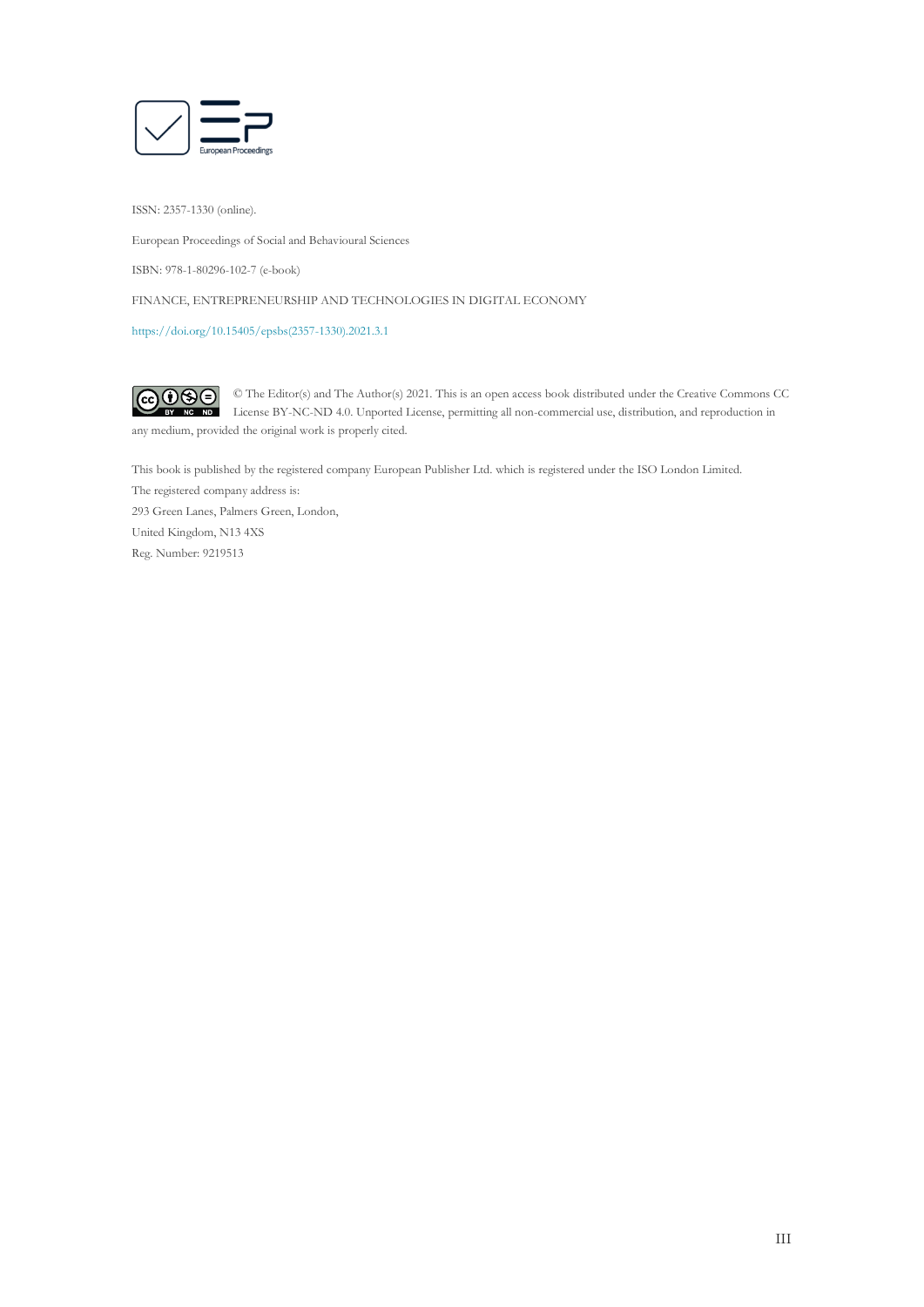## **Preface**

Dear colleagues,

We are pleased to present the proceedings of the International Conference on Finance, Entrepreneurship and Technologies in Digital Economy (FETDE 2020), which took place on June 18-19, 2020 in remote participation format (Online Conference, Zoom).

The objective of the conference is to bring together leading scientists and young professionals from around the world to discuss the transformation of the business and financial sectors in the digital economy.

Importance of the conference lies in the fact that it is organized by Business Communication Center s.r.o. (Prague, Czech Republic) in cooperation with St. Petersburg University of Management Technologies and Economics (St. Petersburg, Russia), which makes it possible to compare approaches to the study of the topics raised in Europe and Russia, and to find common problem areas and approaches to their solution.

The conference faced the challenges of the spring 2020 pandemic, but we successfully held our event online and are happy to share its results with you: we held a plenary session with discussions on keynote speeches and the following thematic sections: Development of financial relations in digital economy; Cybersecurity and technologies in digital economy; Entrepreneurship and business models; Organizational and Entrepreneurial Behavior, Behavioral Finance. The main topics of the conference include key aspects of the development of the digital economy: trends in the development of digital technologies and their impact on human living conditions, digitalization of public administration and science, the transformation of the labor market, business and the demand for personnel competencies.

We have received 102 works via EasyChair submission system and conducted a full review of each manuscript that relied on three experts, and the review itself was double blind. As a result, 81 articles were accepted for publication, so acceptance rate was 79,4%.

We thank all keynote speakers, the scientific and organizing committees' members and of course the participants who trusted us and submitted their articles.

1 March, 2021

Co-Chair, Nicolay Lomakin, Dr.

Volgograd State Technical University, Russian Federation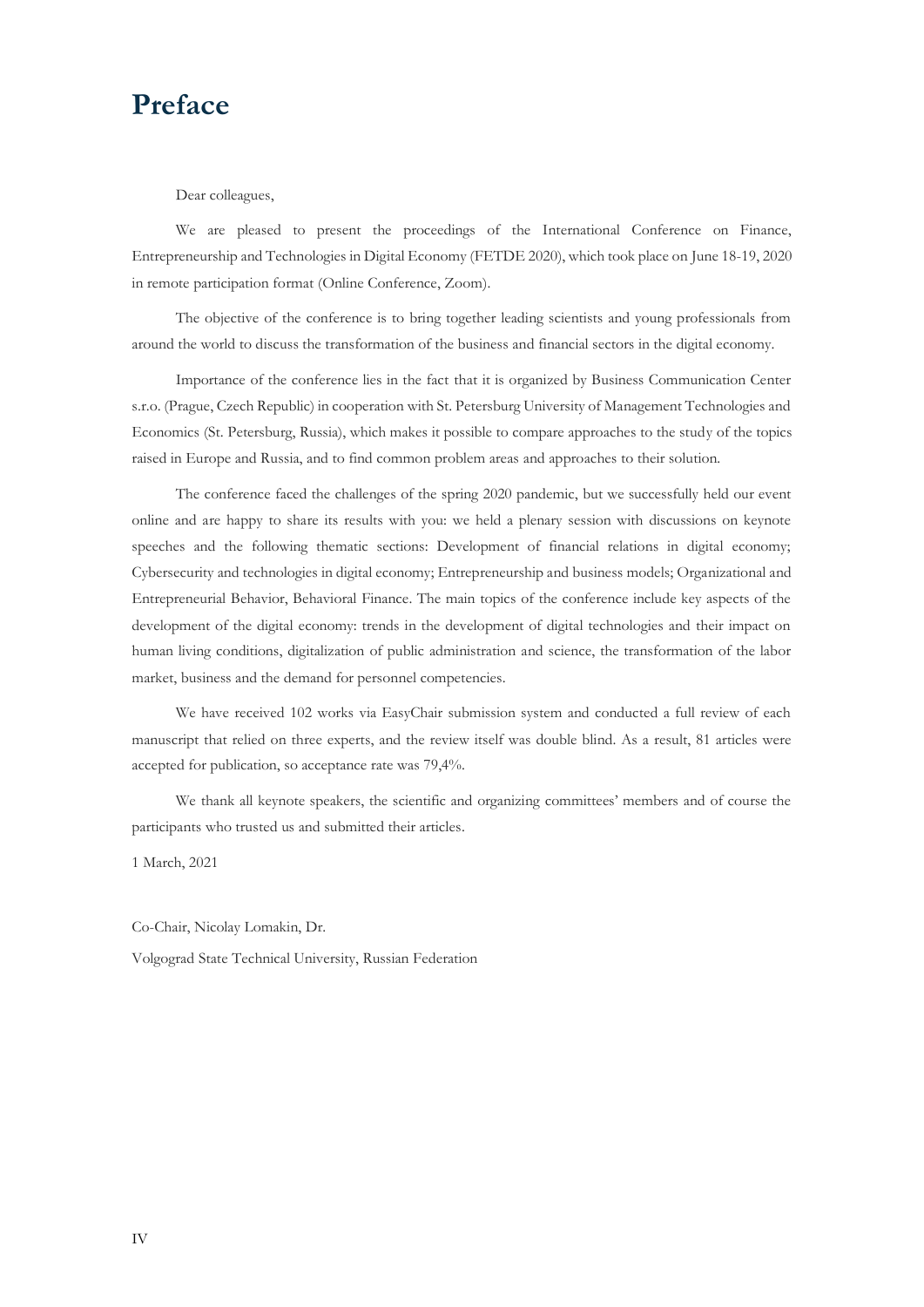### **Chairs**

Co-Chair, Nicolay Lomakin, Dr. *Volgograd State Technical University, Russian Federation*

Co-Chair, Anastasia Kulachinskaya, Dr. *Peter the Great St. Petersburg Polytechnic University, Russian Federation*

### **International Scientific/Editorial Committee Members**

- Dr. Andrea Caputo, University of Lincoln, United Kingdom
- Dr. Nikolay Lomakin, Volgograd State Technical University, Russian Federation
- Dr. Georgi M. Dimirovski, Dogus Universitesi, Turkey
- Dr. Mariana Mateeva Petrova, ISMA University, Latvia
- Dr. Ilona Baumane Vitolina, University of Latvia, Latvia
- Dr. Alberto Tron, Bocconi University, Italy
- Dr. Massimiliano M. Pellegrini, University of Rome "Tor Vergata", Italy
- Dr. Jozef Ristvej, University of Zilina, Slovakia
- Dr.Kolnhofer-Derecskei Anita, Óbuda University, Hungary
- Dr. Marina Skiba, Narxoz University, Kazakhstan

## **Organizing Committee Members**

- Dr. Anastasia Kulachinskaya, Peter the Great St. Petersburg Polytechnic University, Russian Federation
- Dr. Nikolay Lomakin, Volgograd State Technical University, Russian Federation
- Dr. Smeshko O.G., St. Petersburg University of Management Technologies and Economics, Russian Federation
- Mgr. Evghenii Vasilovici, Business Communication Center, Prague, Czech Republic

### **Keynote Speakers**

**Uncertainty as Opportunity, Strategic Reflections on the Digitalization of Business Models** Dr. Andrea Caputo, Reader in Entrepreneurship, University of Lincoln, United Kingdom

#### **Study of Financial Risk by the Artificial Intelligence System**

Dr. Nikolay Lomakin, Ass. Prof. of Department of Management and Finance of Production Systems, Volgograd State Technical University, Russian Federation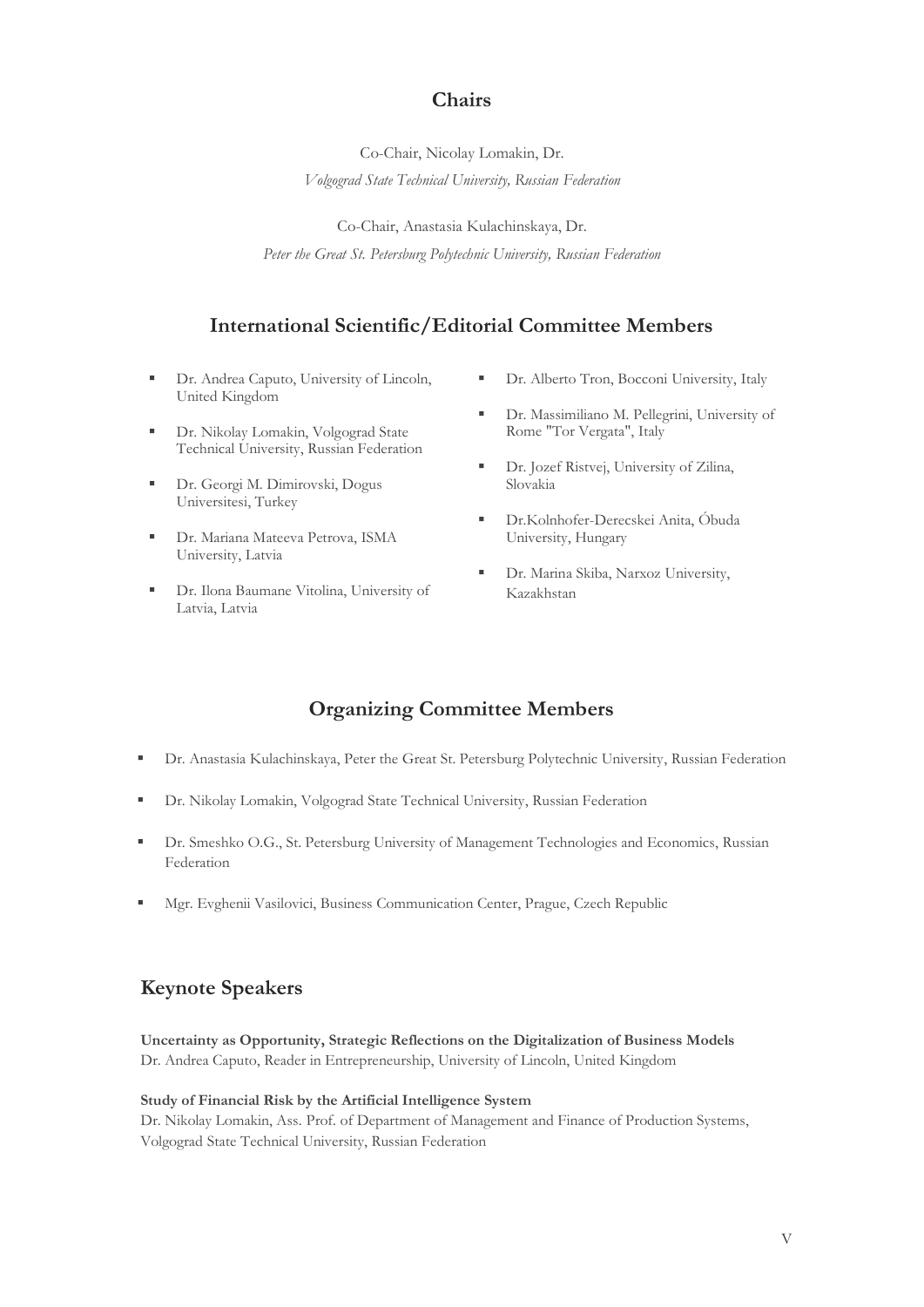## **Table of Contents**

#### **No: 1**

Title: Transformation Of Public Production System Factors In Modern Economic Conditions *Pages: 1-6* Author(s): Olga Sergeevna Reznikova, Sevil Enverovna Umerova

#### **No: 2**

Title: The Implementation Of Digitization In The Human Resources And Document Management *Pages: 7-13*

Author(s): Tatiana Olegovna Grafova, Oksana Anatolievna Mishchenko, Anna Nikolaevna Mietova, Marina Leonidovna Feygel

#### **No: 3**

Title: Methodical Approaches To The Assessment Of Economic Security Of Regions *Pages: 14-21* Author(s): Elena Mukhina, Vladimir Kudinov, Tatiana Medvedeva

#### **No: 4**

Title: Corruption As An Indicator Of The Level Of Legal Nihilism In Society *Pages: 22-28* Author(s): Kozatskaya Varvara Eduardovna, Pronina Ksenia Yurievna, Demidova Svetlana Evgenievna, Kovaleva Marina Sergeevna, Shcherbakov Andrei Vasilyevich

#### **No: 5**

Title: The State Policy In The Sphere Of Rendering Social Assistance To Convicts *Pages: 29-34* Author(s): Bebyakin Maxim Vladimirovich, Elatomtsev Ilya Vladimirovich, Tretyakova Yana Aleksandrovna, Novozhilov Sergey Aleksandrovich, Minaeva Marina Sergeevna

#### **No: 6**

Title: Personnel's Business Communication Styles And Separate Person's Rights Sentenced To Deprivation Liberty

*Pages: 35-40*

Author(s): Belik Valery Nikolaevich, Vilches-Nogerol Veronika Valerievna, Kutukov Sergey Aleksandrovich

#### **No: 7**

Title: Crawl Of Guarding Rules Of Law In Fight Against Corruption *Pages: 41-46* Author(s): Vorobyev Sergey Mikhailovich, Hritin Ruslan Dmitrievich, Smirnova Irina Nikolaevna, Kazak Igor Bronislavovich, Belov Vladislav Ivanovich

#### **No: 8**

Title: Socially Dangerous Acts And Their Legal Effects: General Characteristics *Pages: 47-55* Author(s): Victoria Valerievna Panarina, Godunov Igor Valentinovich, Grigoryev Maxim Andreevich, Vokhovsky Roman Alekseevich, Smirnova Tatyana Vladislavovna

#### **No: 9**

Title: Ensuring Economic Security Of The USSR Penal System In The 20th Century *Pages: 56-61* Author(s): Aleksandrova Elena Aleksandrovna, Lukanin Victor Viktorovich, Mehdiyev Elkhan Raufovich, Zibrova Nadezhda Aleksandrovna, Lisovaya Natalya Nikolaevna

#### **No: 10**

Title: Labor Productivity In The Region: Aspects Of Influence On Investment Activity *Pages: 62-74* Author(s): Zoya Vasilyeva, Anna Moskvina, Oksana Ryzhkova, Lusine Bagdasaryan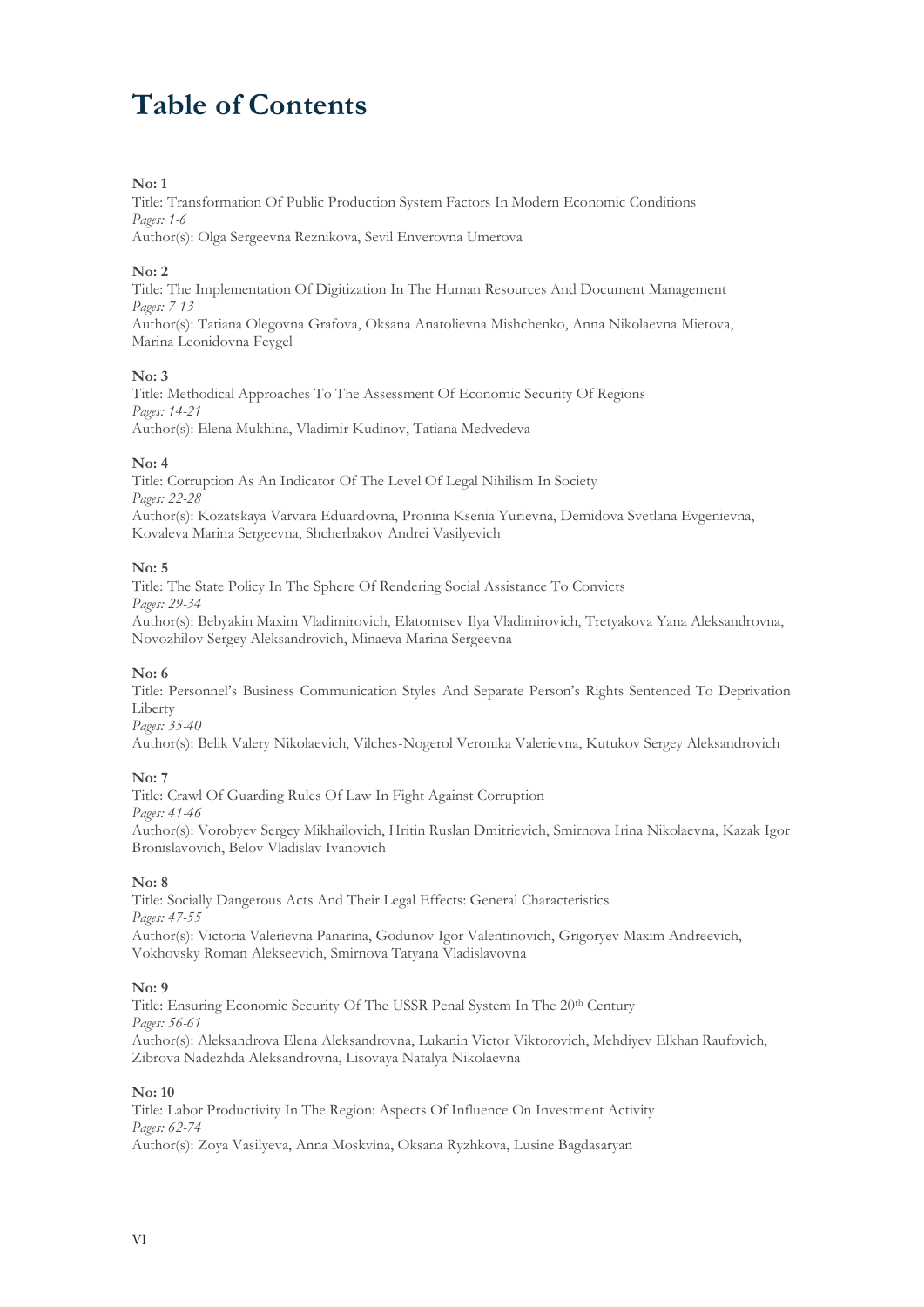Title: Digital Transformation Of The Banking System: Digital Technologies And Digital Banking Models *Pages: 75-79* Author(s): Yushaeva Razet Sayd-Emievna, Vakhabova Madina Huseynovna

#### **No: 12**

Title: Economic Dynamics Of Territorial Development: Contribution To The Region's Growth Potential *Pages: 80-94*

Author(s): Anna Moskvina, Galina Belyakova, Lusine Bagdasaryan, Svetlana Mikhaylova, Anastasiya Latynina

#### **No: 13**

Title: State Management Of Strategic Natural Resources *Pages: 95-106* Author(s): Nikolai Privalov, Svetlana Privalova

#### **No: 14**

Title: The Analytical Content Of The Financial Status Of Oil Production Enterprise *Pages: 107-114* Author(s): Ahmed Abd Zaid Abedi

#### **No: 15**

Title: Validation Of The Electronic Satisfaction Model For Non-Cash Transactions In Digital Tourism *Pages: 115-120* Author(s): Alexey Platov, Shakhlo Zikirova, Elena Podsevalova

#### **No: 16**

Title: The Impact Of E-Commerce On The Digital Economy *Pages: 121-126* Author(s): L. R. Gazieva, T. R. Magomaev, L. R. Magomaeva

#### **No: 17**

Title: Current Trends In Regional Socio-Economic Development *Pages: 127-135* Author(s): Natalia Morozova, Inessa Vasileva, Ildus Yusupov

#### **No: 18**

Title: Housing Construction Development Trends In Russia: Context Of The Global Crisis *Pages: 136-142* Author(s): Galina Pivovarova, Tatyana Tretyachenko, Svetlana Sogomonyan

#### **No: 19**

Title: E-Justice: The State Of Implementation In Russian Federation *Pages: 143-151* Author(s): Tatyana Stanislavovna Korobeinikova

#### **No: 20**

Title: Monitoring Digital Space Features Of Regional Socio-Economic Systems *Pages: 152-159* Author(s): Alyona Barinova, Vladimir Razumovsky, Mikhail Barinov, Aleksej Vasil'Chikov, Oksana Chechina

#### **No: 21**

Title: Digital Development Of The Arctic Zone And Ensuring National Security *Pages: 160-169* Author(s): Marina Alekseevna Gureeva, Andrey Yurievich Valyavskiy, Ivanov Mikhail Nikolaevich, Nadezda Vladimirovna Uchevatkina

#### **No: 22**

Title: Administrative Decisions Rationale To Environmental Conditions Creation For Norilsk Metallurgical Cluster Development *Pages: 170-177* Author(s): Oleg Bazhenov, Pavel Kormachenko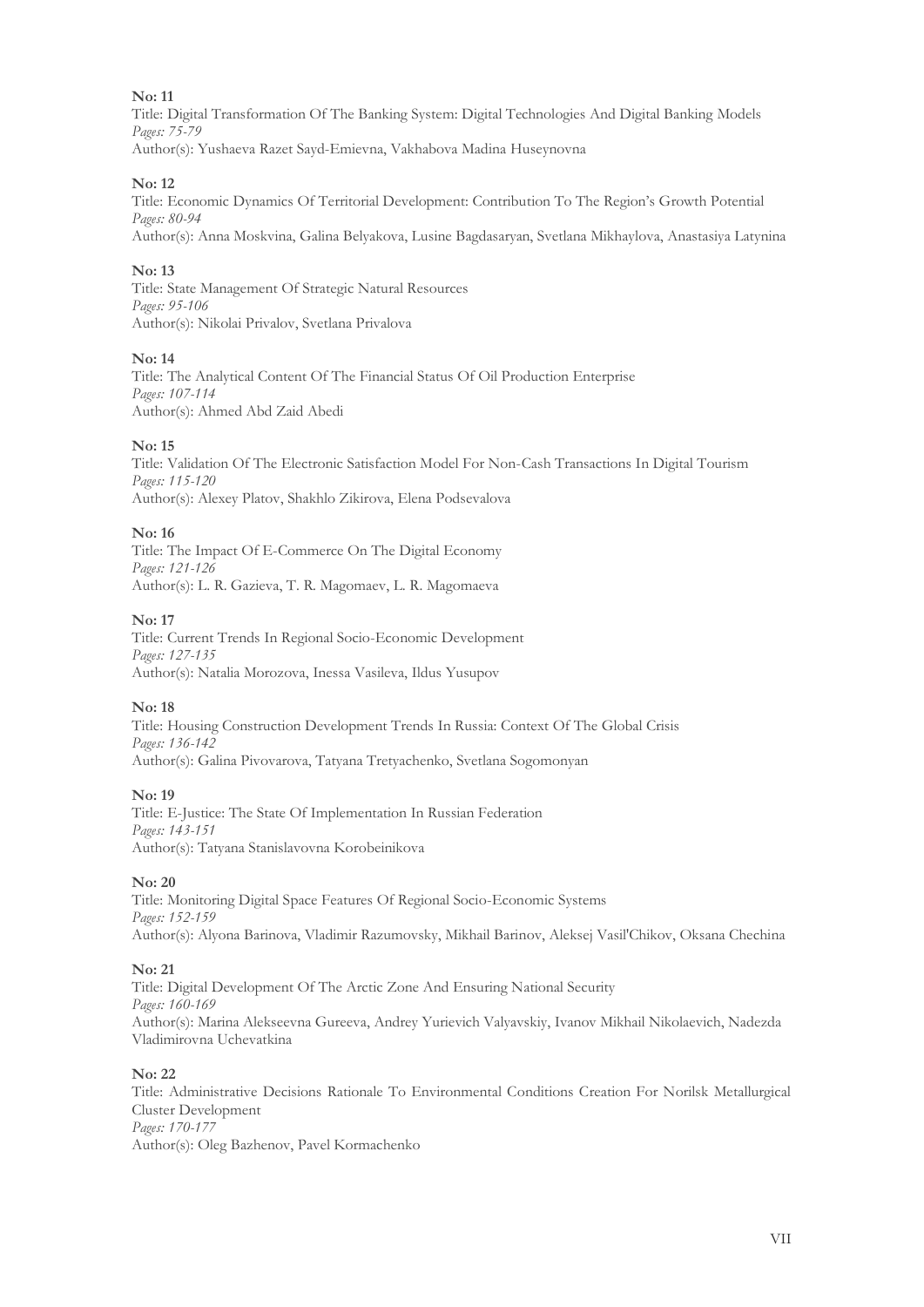Title: Digital Technology In Industrial Enterprises *Pages: 178-185* Author(s): Kipervar Elena Anatolievna, Kipervar Ekaterina Andreevna, Mamay Ekaterina Valerievna

#### **No: 24**

Title: Health Digitalization: Big Data Technology *Pages: 186-191* Author(s): Olga B. Digilina, Irina B. Teslenko, Nataliya O. Subbotina

#### **No: 25**

Title: Small Russian Cities Resources For The Development Of Cross-Cultural Dialogue Through Tourism *Pages: 192-197* Author(s): Natalya Romanova

#### **No: 26**

Title: Electronic Personnel Document Management In The Digital Economy: Realities And Prospects *Pages: 198-203* Author(s): Alexey Lada

#### **No: 27**

Title: Branch Systems Of Professional Development In The National Program "Digital Economy" Implementation *Pages: 204-210* Author(s): Mikhail Sorokin, Aleksei Sorokin

#### **No: 28**

Title: Hedging Market Risks *Pages: 211-217* Author(s): Liliy Kurmanova, Diana Kurmanova, Elvira Nurdavliatova

#### **No: 29**

Title: Modern Development Of Agricultural Insurance In The Khabarovsk Territory *Pages: 218-226* Author(s): Puinko Luciena Yevgenyevna, Tcvetova Galina Vladimirovna

#### **No: 30**

Title: State Support Of The Agro-Industrial Complex *Pages: 227-238* Author(s): Nilolai Privalov, Svetlana Privalova

#### **No: 31**

Title: Goals And Ranks In Digital Economy And Knowledge Society Building In Russia *Pages: 239-245* Author(s): Egor Dudukalov, Tatiana Ignatova, Tatiana Cherkasova

#### **No: 32**

Title: Effective Tax Management Of The Organization *Pages: 246-254* Author(s): Marianna Sergeevna Santalova, Irina Vladimirovna Soklakova, Anna Alexandrovna Ievleva, Tat'yana Anatol'evna Elovatskaya

#### **No: 33**

Title: Analysis Of The External Environment Of The Regional Socio-Economic System *Pages: 255-263* Author(s): Elena Averchenkova, Andrey Averchenkov

#### **No: 34**

Title: Sustainable Development Of Small Business In Modern Economic Conditions *Pages: 264-272* Author(s): Aleksandr Averin, Valentina Grigoryeva, Yuliya Ivanova, Konstantin Pozdnyakov, Inna Stecenko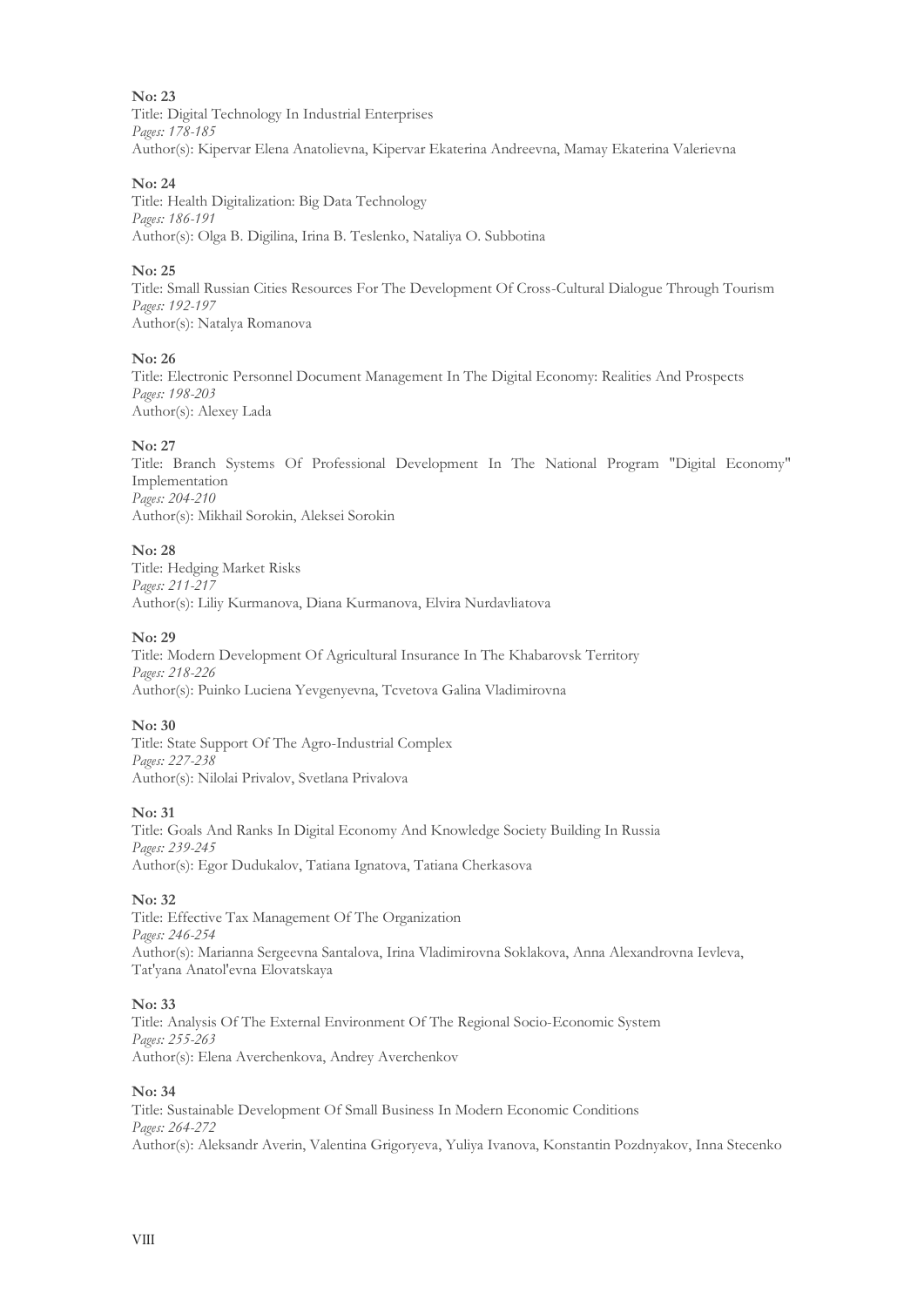Title: Methods Of Testing The Model Of Investment Policy Of Agricultural Organizations *Pages: 273-280* Author(s): Tamara M. Gamayunova, Anna V. Shokhnekh, Yuliya V. Melnikova, Sergey Y. Agapov

#### **No: 36**

Title: The Innovation Policy Of An Agricultural Organization In The Economic Security System *Pages: 281-291* Author(s): Yuliya V. Melnikova, Anna V. Shokhnekh, Tamara M. Gamayunova, Alexander V. Nemchenko

#### **No: 37**

Title: Entrepreneurial Readiness Of Youth To Perceive Opportunities And Threats In Small Business *Pages: 292-304* Author(s): Anna V. Shokhnekh, Yuliya V. Melnikova, Tamara M. Gamayunova

#### **No: 38**

Title: The Labor Protection Specialists' Professional Competence State In The Digital Economy *Pages: 305-311* Author(s): Elena Vladimirovna Bakiko, Vitaly Stepanovich Serdyuk, Svetlana Vladimirovna Yanchij, Ivan Alexandrovich Ignatovich

#### **No: 39**

Title: Innovation Management In Diamond Cutting In The North *Pages: 312-318* Author(s): Elena Eduardovna Grigoryeva, Nadezhda Ruslanovna Sentizova

#### **No: 40**

Title: Accuracy Of Price Prediction For SIU9 Futures Contract Based On AI System *Pages: 319-325* Author(s): Nikolay Lomakin, Alexander Rybanov, Anna Zarudneva, Julia Dubova, Oksana Mishchuk, Valentina Trunina

#### **No: 41**

Title: Ai-System For Var-Method In Russia Economy In Conditions Of Modern Digital Transformation *Pages: 326-336* Author(s): Nikolay Lomakin, Maxim Maramygin, Yury Sigidov, Margarita Safonova, Alexander Kataev, Nadezhda Maliy

#### **No: 42**

Title: Efficient Digital Platforms In Manufacturing Industries *Pages: 337-343* Author(s): A. Gubernatorov, I. Aleksandrova, M. Khripunova, O. Shuvalova

#### **No: 43**

Title: Digital Opportunities And Evaluation Features For The Municipal Solid Waste Management System *Pages: 344-350* Author(s): Aleksey Gubernatorov, Ludmila Shmeleva, Elena Gorbatenko, Evgeniy Lomov

#### **No: 44**

Title: Digital And Intellectual Economics Potential As A Result Of Modern Investment Processes *Pages: 351-356* Author(s): Olga Nicolaevna Grabova, Anton Viktorovich Grabov

#### **No: 45**

Title: Intelligent Control System Of An Industrial Enterprise Under Uncertainty Of Information *Pages: 357-364* Author(s): Anna Milovidova, Evgeniya Cheremisina, Vladimir Dobrynin

#### **No: 46**

Title: The Integration Of Business Architecture And It-Architecture By Transformational Layer *Pages: 365-370* Author(s): N. V. Makarova, M. A. Maksimov, O. V. Makarova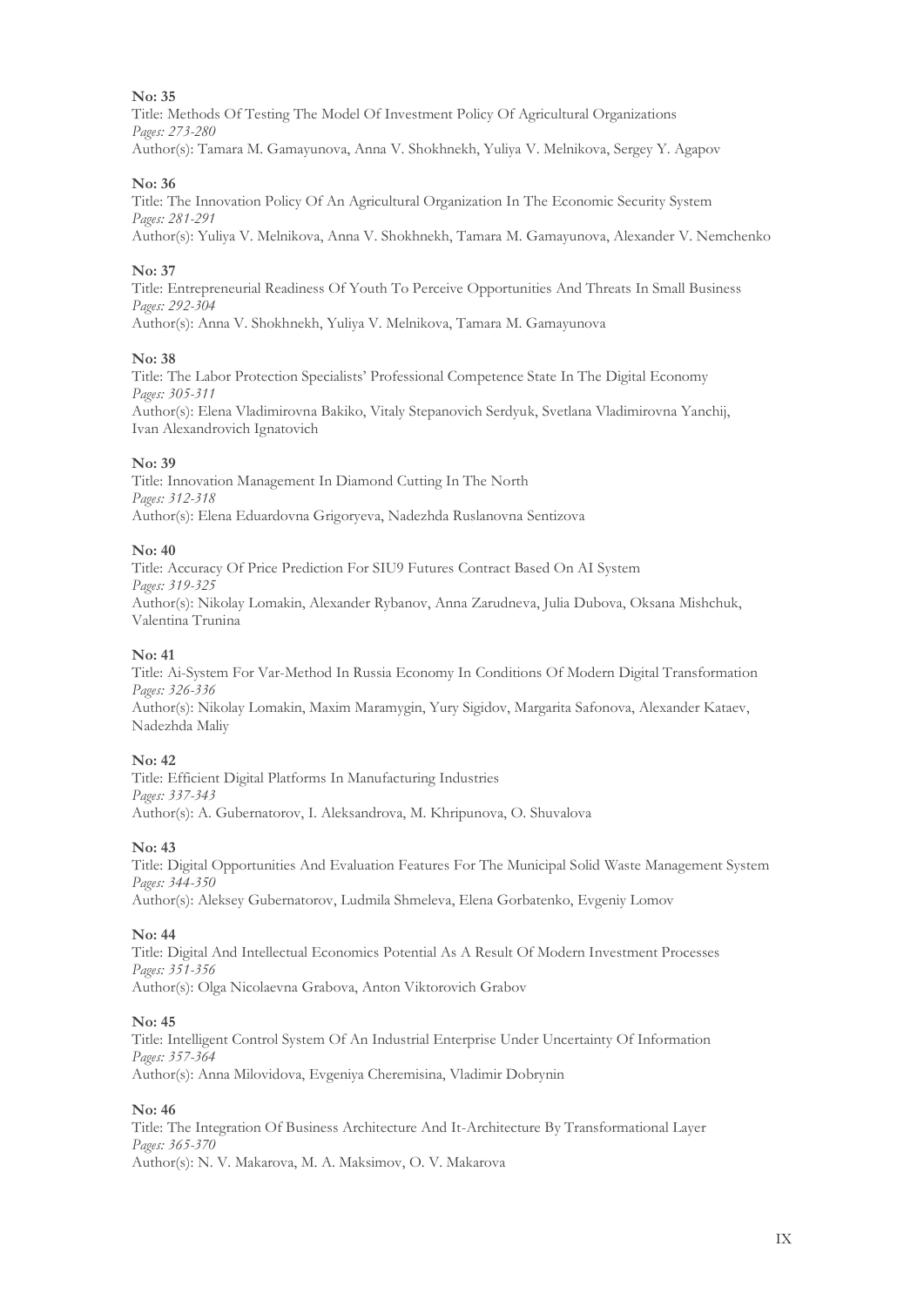Title: Human Potential In The Digital Economy In Modern Russia *Pages: 371-376* Author(s): Natalia Fedorovna Voronina

#### **No: 48**

Title: Kpi System Application In The Scientific Field: Opportunities And Limitations *Pages: 377-384* Author(s): Svetlana Sivoplyasova, Tatiana Simkina, Elvira Kalimullina

#### **No: 49**

Title: The Development Of Ecotourism In Russia Using Modern Information And Telecommunication Technologies *Pages: 385-394*

Author(s): E. M. Kryukova, V. S. Khetagurova, I. V. Mukhomorova, V. V. Zelenov

#### **No: 50**

Title: Environmental Tourism As An Effect Of Diversification Of Tourist Demand *Pages: 395-404* Author(s): V. S. Khetagurova, E. M. Kryukova, I. V. Mukhomorova, R. N. Ushakov

#### **No: 51**

Title: Digital Education For Physical Culture And Sport: Views And Experience *Pages: 405-420* Author(s): Darya Alexandrovna Mikhaylova

#### **No: 52**

Title: Methodology For Analyzing The Company's Business Processes (For Example, Car Service) *Pages: 421-426* Author(s): Mariya Volik, Maria Kovaleva, Tatyana Kopysheva, Tatyana Mitrofanova

#### **No: 53**

Title: Investment Aspects Of Agrifood Complex Competitveness Increasing Strategy *Pages: 427-434* Author(s): Alexey Dudnik, Valentina Neganova, Sergey Marfitsin

#### **No: 54**

Title: Growth Points Of Fintech Industry In The Perception Of Financial Market Transformation *Pages: 435-441* Author(s): Oksana Vaganova, Natalia Bykanova, Daria Gordya, Denis Evdokimov

#### **No: 55**

Title: Degree Of Social And Economic Differentiation Of Regions Of Russia *Pages: 442-448* Author(s): Victor Ozherelyev, Irina Vdovina, Marina Ozherelyeva, Elena Dotsenko

#### **No: 56**

Title: Digitalization Of Tax Control In The Russian Federation: Analysis And Trends *Pages: 449-455* Author(s): Svetlana Aleksandrovna Zhutiaeva, Tatyana Pavlovna Satsuk, Alla Alfredovna Geyser, Maria Vyacheslavovna Bulygina

#### **No: 57**

Title: Digitalization Of Aic: State And Prospects *Pages: 456-462* Author(s): Alexander Sorokin, Ekaterina Petukhova, Irina Vdovina, Sergey Khodak

#### **No: 58**

Title: Problems Of The Blockchain Technologies Introduction Into The Economy Of Russia *Pages: 463-469* Author(s): Nikita Osin, Alina Kazanskaya, Yana Nalesnaya, T. A. Makarenya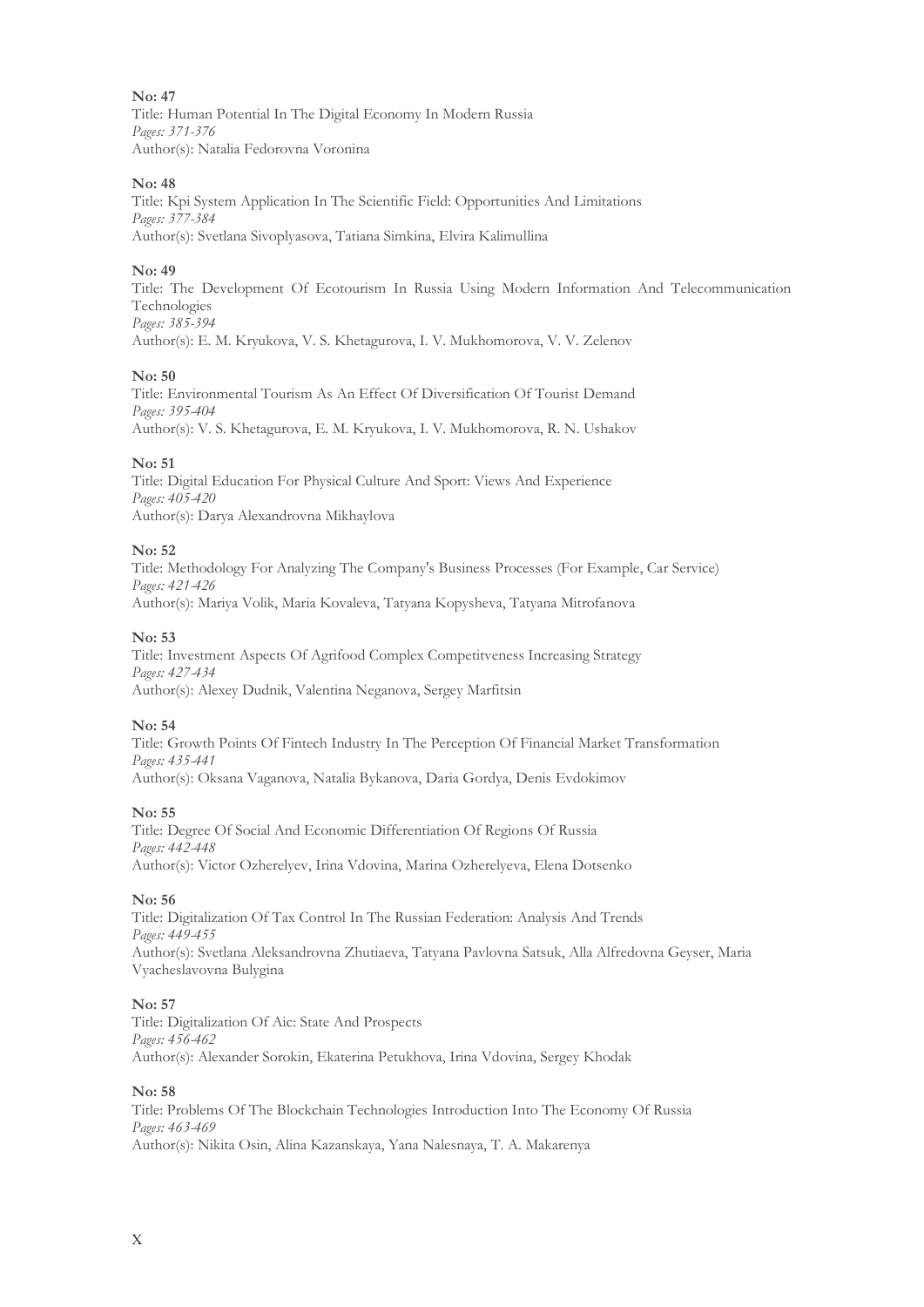Title: Improvement Of Methods For Quality Assessing Of Social Services To The Population *Pages: 470-478* Author(s): N. L. Solovjeva

#### **No: 60**

Title: An Optimal Set Of Information Security Tools *Pages: 479-484* Author(s): Sergey Olegovich Ivanov, Dmitry Vladimirovich Ilyin, Larisa Alekseevna Ilyina

#### **No: 61**

Title: Methodology Of Improvement Of Company Business Processes *Pages: 485-492* Author(s): Mariya Volik, Maria Kovaleva, Rita Btemirova, Indira Gagloeva

#### **No: 62**

Title: State Financial Risk Management In The Context Of The Fourth Industrial Revolution *Pages: 493-498* Author(s): Olga Arkadeva, Natalia Berezina

#### **No: 63**

Title: Digital Economy And Some Aspects Of Teaching Subjects *Pages: 499-505* Author(s): Lyudmila Alekhina

#### **No: 64**

Title: Blockchain Technologies In The Process Of Developing Economic Systems *Pages: 506-511* Author(s): Nadezhda Romanenko, Olga Stepnova

#### **No: 65**

Title: Digital Product Pricing Algorithm Development *Pages: 512-520* Author(s): Andrey Bombin, Parviz Magerramov, Liubov Silakova, Aleksei Shchekoldin

#### **No: 66**

Title: The Interrelation Between Labor Productivity And Salary: Economic And Anthropological Aspects *Pages: 521-530* Author(s): Liubov Yurievna Laskina, Liubov Vladimirovna Silakova, Olga Petrovna Skidan

#### **No: 67**

Title: Assessing The Population Propensity To Consume And Save In Russia *Pages: 531-536* Author(s): Irina I. Kondrashkina, Petr V. Manin

#### **No: 68**

Title: Innovations And Improvement Of Tourism And Hospitality Competitiveness In Russia: Theoretical Framework *Pages: 537-546* Author(s): Anastasiya Ostovskaya, Irina Pavlenko, Anna Karlova, Tatiana Radchenko

#### **No: 69**

Title: Artificial Intelligence Technology And Investments Guarantees In Banking: The Cybersecurity Aspect *Pages: 547-552* Author(s): Ella Gorian

#### **No: 70**

Title: Digital Economy Platforms: From Bilateral Markets To Joint Consumption Economy *Pages: 553-559* Author(s): Boris Kovalenko, Nataliia Temnova, Alexander Kolyshkin, Tamara Iakovleva

#### **No: 71**

Title: Forecasting And Stock Market Critical Points Analysis Using Modified Local Holder Exponents *Pages: 560-569* Author(s): D. V. Kurganov, Yu. A. Kuperin, L. A. Dmitrieva, G. A. Chernykh, A. Heut